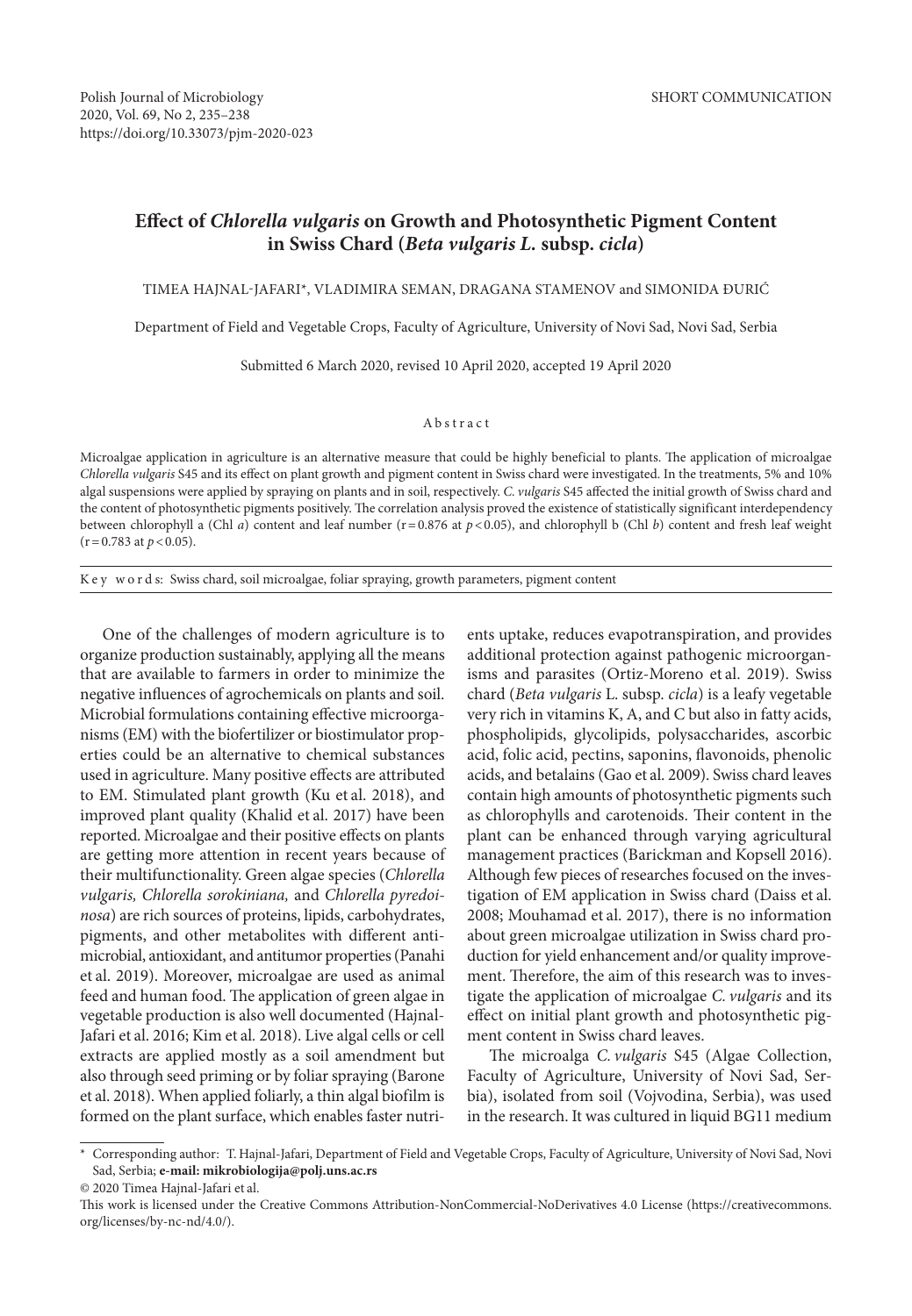$(1.5 \text{ g } \text{NaNO}_3, 0.04 \text{ g } \text{K}_2 \text{HPO}_4, 0.075 \text{ g } \text{MgSO}_4 \cdot 7\text{H}_2\text{O},$  $0.036$  g CaCl<sub>2</sub>·2H<sub>2</sub>O,  $0.006$  g Citric acid,  $0.006$  g Ferric ammonium citrate,  $0.001$  g EDTA,  $0.02$  g Na<sub>2</sub>CO<sub>3</sub> and 1 ml Trace metal solution) at 24°C on an orbital shaker (90 rpm) under two cold white lamps  $(2 \times 950 \text{ Lm})$  and a photoperiod of 12 h light/12 h dark for two weeks. An algal culture containing  $14 \times 10^6$  CFU/ml was used to prepare the treatments for the seed germination and plant fertilization experiments. The treatments were set as follows: 1) control (BG11 medium without algae – 10% (v/v) water solution); 2) 5% (v/v) algal suspension (applied by spraying on plants); 3) 10% (v/v) algal suspension (applied by spraying on plants); 4) 10% (v/v) algal suspension (applied in soil).

Swiss chard seedlings were grown on humus/sand (3:1) mixture under the controlled condition at room temperature  $(25\pm2°C)$  and natural daylight photoperiod for two weeks. The seedlings were transplanted in pots (800 ml) with the same humus/sand (3:1) mixture. Each treatment contained four repetitions. The first application of microalgae was made one week after seedlings transplantation following the experiment scheme. The second application was performed 30 days later. Each time, 15 ml of algal inoculums were sprayed on plants or added to the soil. Seven days after the second application the plant material was collected for pigments quantification. Leaves number, leaf (stalk + leaf) length and weight, root length, and weight were counted and measured. Chlorophyll a (Chl *a*), chlorophyll b (Chl *b*), and carotenoids contents in leaves were calculated according to von Wettstein (1957). Plant samples (0.2 g) were grounded with 25 ml of 80% acetone in combination with  $0.1\%$  CaCO<sub>3</sub> to prevent chlorophyllase activity. After grinding, the samples were filtered, and the final volume (25 ml) was transferred to graduate tubes. The absorbance was read at 662, 644, and 440 nm, respectively, according to von Wettstein (1957) and Holm (1954) (Unicam SP600 spectrophotometer Series 2, Cambridge England). The pigment concentrations were calculated using von Wettstein's formula as following: Chl *a*=9.784×A662–0.99×A644 Chl *b*=21.426×A6  $44 - 4.65 \times A662$ ; Carotenoids =  $4.695 \times A440 - 0.268 \times$ (Chl *a*+*b*). The concentration of pigments was expressed in mg/g of fresh weight of leaves according to the following formula:  $mg/g = (mg/l \times dilution)$  / (sample weight  $\times$  1,000). All the assays were performed in triplicate. The software Statistica, version 13.3 (TIBCO Software Inc.) was used for statistical analysis. The least significant difference test (Fisher LSD) and the Spearman correlation analysis were performed to compare the results between treatments.

Foliar and soil application of *C. vulgaris* S45 influenced the initial growth parameters of Swiss chard (Table I). The number of leaves per plant increased in both foliar treatments and treatment with soil applica-

Table II Effect of *Chlorella vulgaris* S45 on pigment content in Swiss chard leaf (mg/g).

| Treatments  | Chlorophyll a         | Chlorophyll b         | Carotenoids           |
|-------------|-----------------------|-----------------------|-----------------------|
| Control     | $0.0012^{b^*}$        | 0.3949c               | $0.0563^{\rm b}$      |
| 5% foliar   | 0.0149 <sup>c</sup>   | 0.3491 <sup>b</sup>   | $0.0311$ <sup>d</sup> |
| 10% foliar  | $0.0326$ <sup>a</sup> | $0.5354$ <sup>a</sup> | $0.1033^a$            |
| $10\%$ soil | 0.0126c               | $0.4000^{\circ}$      | 0.0488c               |

\* Different letters in subscripts indicate statistically significant difference according to the Fisher LSD test  $(p < 0.05)$ 

tion in comparison to the control. The highest number was achieved after the treatment with a 10% suspension applied foliarly. Leaf length and weight also differed significantly in treatments where algae were applied. The highest leaf length was obtained when *C. vulgaris* S45 was applied in the soil. The inoculated plants had bigger roots with an increased weight. Root length was not affected significantly by treatments.

*C. vulgaris* S45 affected the initial growth of Swiss chard positively, which is in accordance with the results of Faheed and Fattah (2008), who studied the effect of green algae on lettuce (*Lactuca sativa*) growth parameters (fresh and dry weight and shoot and root length).

The best results were achieved in treatments where *C. vulgaris* S45 were applied foliarly, particularly after the use of the 10% algal suspension. Microalgae contain different nutrients; produce secondary metabolites like hormones, enzymes, vitamins and/or pigments that could lead to significant increases in crop growth parameters, yield quantity, and its quality. When applied via foliar spraying, plants usually respond more rapidly since foliar uptake and translocation of nutrients and solutes are faster. Our results correlate with the results of Dias et al. (2016), who found positive effects of microalgae products (*Spirulina platensis*) applied on leaves of eggplant. The tomato fertilization with *Nannochloris* sp. 424 leads to better plant development and growth (Oancea et al. 2013). The authors found an increase in the plant height by more than 10% when compared to the control, also better development of root length (108.08% control), leaf number (120.31% control), and leaf area (105.16% control). The weight of fresh lettuce increased by 56.34% after foliar treatment with *C. vulgaris* (Hajnal-Jafari et al. 2016).

The soil application of *C. vulgaris* S45 affected positively the leaf length (24.76 cm) and fresh leaf weight (11.33 g/plant) as well as root length (8.46 cm) and fresh root weight (0.33 g/plant), though the increase was not statistically significant. Microalgae as soil additives can promote plant nutrition, which in turn enhances all physiological reactions that lead to enhanced growth (Faheed and Fattah 2008). In transplanted vegetable crops such as Swiss chard, the application of microalgae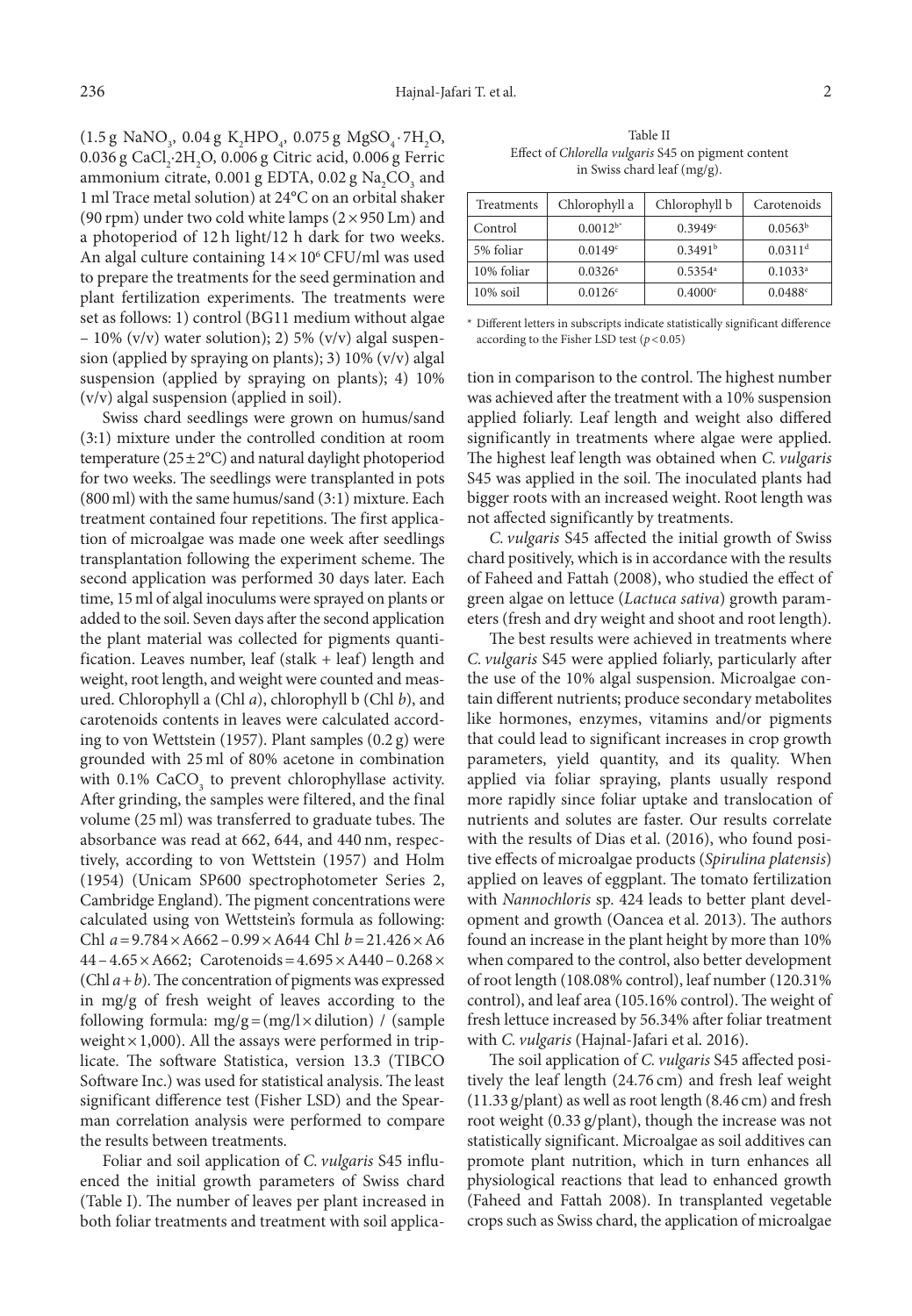| Treatments  | Leaf<br>number  | Leaf length<br>cm  | Root length<br>cm | Fresh root weight<br>g/plant | Fresh leaf weight<br>g/plant |
|-------------|-----------------|--------------------|-------------------|------------------------------|------------------------------|
| Control     | $5c^*$          | 16.66 <sup>c</sup> | $6.75^{ab}$       | 8.46 <sup>b</sup>            | 0.17 <sup>b</sup>            |
| 5% foliar   | 7 <sup>bc</sup> | $18.43^{bc}$       | 5.36 <sup>b</sup> | 6.87 <sup>b</sup>            | $0.14^{ba}$                  |
| 10% foliar  | Qa              | $21.96^{ab}$       | 7.60 <sup>a</sup> | $13.04^a$                    | 0.37a                        |
| $10\%$ soil | 7 <sup>bc</sup> | 24.76 <sup>a</sup> | $8.46^{\circ}$    | 11.33 <sup>a</sup>           | $0.33^{ab}$                  |

Table I Effect of *Chlorella vulgaris* S45 on the plant growth parameters.

 $*$  Different letters in subscripts indicate statistically significant difference according to the Fisher LSD test ( $p$ <0.05)

has particular importance since plants go through a very stressful period. The root system, after transplantation, must be provided with a sufficient supply of nutrients in order to plant development proceeds normally. Barone et al. (2019) found that soil treatment with *C. vulgaris* and their extract increased soil enzymatic activity as well as the growth of tomato plants in treated soil. The soil application of *Acutodesmus dimorphus* biomass (50 and 100 g of dry biomass per 28-cm pot) on tomato seedlings, three weeks before the seedling transplantation resulted in the increased plant growth (higher numbers of branches and flowers), compared to the non-treated control (Garcia-Gonzalez and Sommerfeld 2016).

According to the results (Table II), in Swiss chard leaves, Chl *a* content ranged from 0.0012 mg/g to 0.0326 mg/g. The highest concentration of *C. vulgaris* S45 as foliar treatment led to the highest content of Chl *a* and Chl *b* (0,0326 mg/g and 0.5354 mg/g, respectively). Our results showed higher content of Chl *b* after all treatments when compared to Chl *a* content. It could be because during the plant experiment, although conducted in controlled conditions with natural daylight photoperiod, plants were not exposed to direct sunlight. Goncalves et al. (2001) also found higher Chl *b*  concentrations in tonka beans and mahogany grown in the shade. Foliar treatment with 10% algal suspension showed a significant increase in carotenoids content (0.1033 mg/g) compared to the control.

The correlation analysis proved the existence of statistically significant interdependency between Chl *a* content and leaf number ( $r = 0.876$  at  $p < 0.05$ ). High correlations were observed between Chl *b* content and leaf fresh weight leaf ( $r = 0.783$  at  $p < 0.05$ ). Carotenoids content and fresh leaf weight also correlated positively  $(r=0.720$  at  $p < 0.05$ )

Plant pigment content is an important quality indicator, which has a great impact on consumer selection. Chlorophylls and carotenoids accumulation is influenced not only by plant physiological, biochemical, and genetic attributes, but also by environmental factors, such as light, temperature, and fertilization (Barickman et al. 2016). Application of fresh microalgal cells increased the pigmentation (Chl *a*, Chl *b*, and carotenoids content) in Swiss chard. The results of this study comply with other studies related to biostimulants application and pigments accumulation in tomato and watermelon (Abdel-Mowgoud et al. 2010; Djuric et al*.* 2014). Coppens et al. (2016) recorded an increased carotenoid concentration in tomato fruits treated with dry biomass of *Nannochloropsis* spp., *Ulothrix* spp., and *Klebsormidium* spp. Seed soaking and plant treatment with different microbial consortia containing algae led to increased accumulation of chlorophylls and carotenoids in plants (Dineshkumar et al. 2018). The improved photosynthetic activity resulted in an improved yield quality. The stimulation of chlorophyll and carotenoid biosynthesis was associated with enhanced plant growth in the study with lettuce inoculated with *C. vulgaris* (Faheed and Fattah 2008). The correlation analysis showed that higher pigment content could positively influence plant growth and final yield development. The high interdependency between cotton chlorophyll content and yield parameters was also found in the research conducted by Boggs et al. (2003). Blackmer and Schepers (1995) also found a higher correlation between chlorophyll content and the maize grain yield in a later stage of development. On the other hand, Güler and Özcelik (2007) argued that lower leaf chlorophyll values in the early developmental stage of dry bean (38 days after emergence) did not mean that the final yield could be lower.

In conclusion, the results indicated that *C. vulgaris* S45 might be used as an alternative foliar fertilizer that could enhance and improve the growth of Swiss chard, especially after the use of the 10% algal suspension. The application of an appropriate microalgae formulation could be an important measure to achieve a more sustainable and eco-friendly food production.

### **Acknowledgments**

This work was supported by the Ministry of Education, Science, and Technological Development of the Republic of Serbia (Project III 43002).

### **Conflict of interest**

The authors do not report any financial or personal connections with other persons or organizations, which might negatively affect the contents of this publication and/or claim authorship rights to this publication.